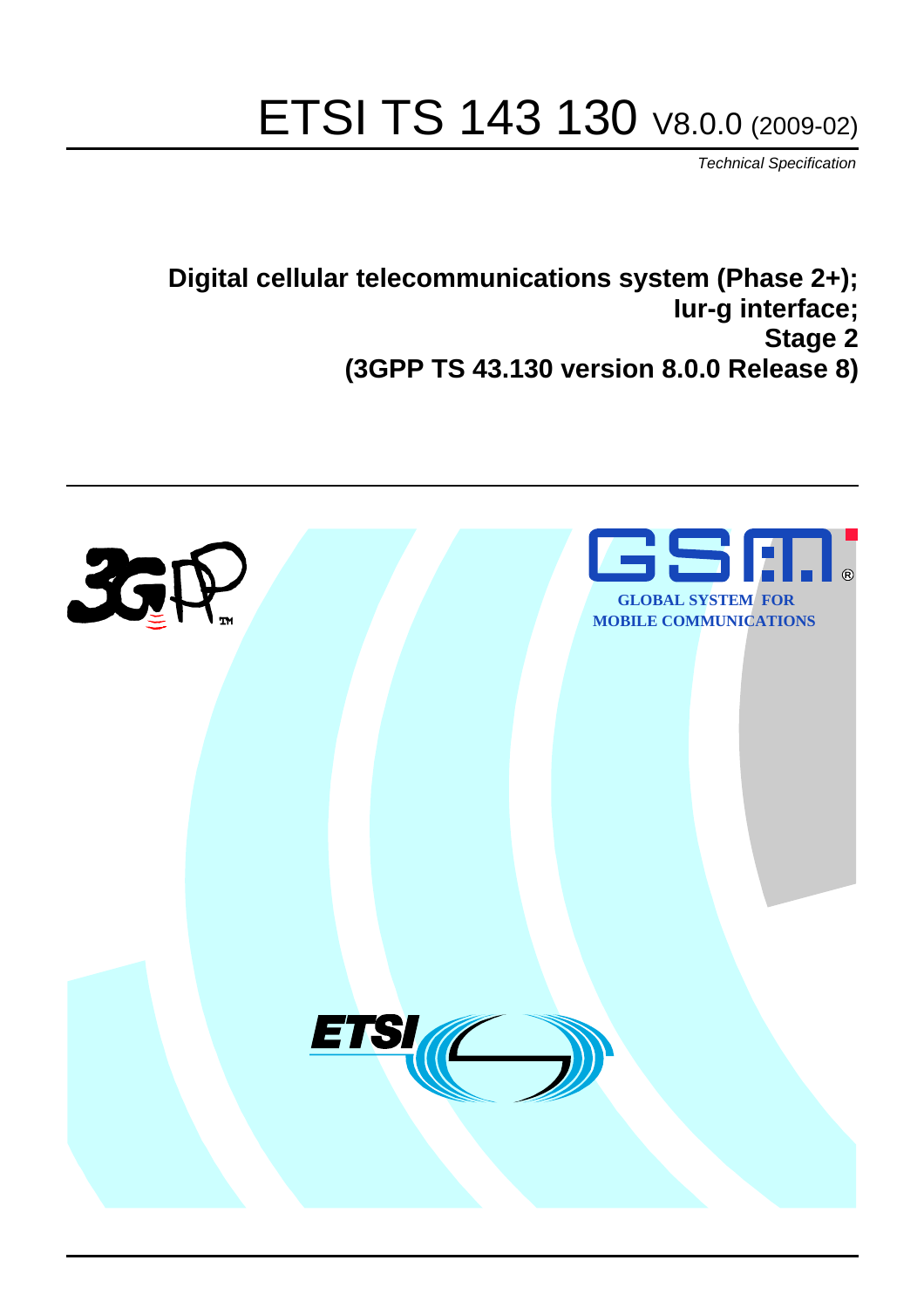Reference RTS/TSGG-0143130v800

> Keywords GSM

#### *ETSI*

#### 650 Route des Lucioles F-06921 Sophia Antipolis Cedex - FRANCE

Tel.: +33 4 92 94 42 00 Fax: +33 4 93 65 47 16

Siret N° 348 623 562 00017 - NAF 742 C Association à but non lucratif enregistrée à la Sous-Préfecture de Grasse (06) N° 7803/88

#### *Important notice*

Individual copies of the present document can be downloaded from: [http://www.etsi.org](http://www.etsi.org/)

The present document may be made available in more than one electronic version or in print. In any case of existing or perceived difference in contents between such versions, the reference version is the Portable Document Format (PDF). In case of dispute, the reference shall be the printing on ETSI printers of the PDF version kept on a specific network drive within ETSI Secretariat.

Users of the present document should be aware that the document may be subject to revision or change of status. Information on the current status of this and other ETSI documents is available at <http://portal.etsi.org/tb/status/status.asp>

If you find errors in the present document, please send your comment to one of the following services: [http://portal.etsi.org/chaircor/ETSI\\_support.asp](http://portal.etsi.org/chaircor/ETSI_support.asp)

#### *Copyright Notification*

No part may be reproduced except as authorized by written permission. The copyright and the foregoing restriction extend to reproduction in all media.

> © European Telecommunications Standards Institute 2009. All rights reserved.

**DECT**TM, **PLUGTESTS**TM, **UMTS**TM, **TIPHON**TM, the TIPHON logo and the ETSI logo are Trade Marks of ETSI registered for the benefit of its Members.

**3GPP**TM is a Trade Mark of ETSI registered for the benefit of its Members and of the 3GPP Organizational Partners. **LTE**™ is a Trade Mark of ETSI currently being registered

for the benefit of its Members and of the 3GPP Organizational Partners.

**GSM**® and the GSM logo are Trade Marks registered and owned by the GSM Association.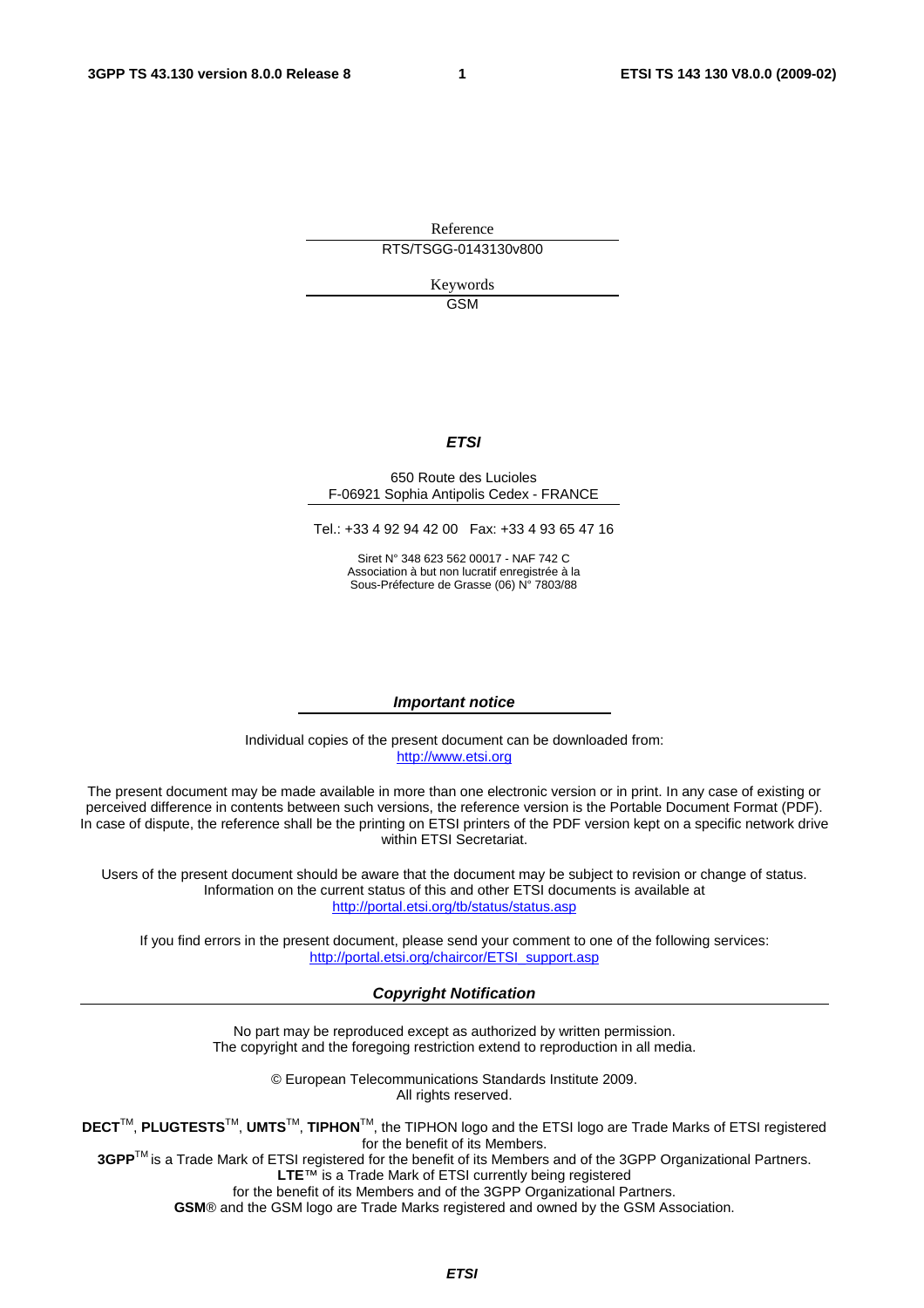## Intellectual Property Rights

IPRs essential or potentially essential to the present document may have been declared to ETSI. The information pertaining to these essential IPRs, if any, is publicly available for **ETSI members and non-members**, and can be found in ETSI SR 000 314: *"Intellectual Property Rights (IPRs); Essential, or potentially Essential, IPRs notified to ETSI in respect of ETSI standards"*, which is available from the ETSI Secretariat. Latest updates are available on the ETSI Web server [\(http://webapp.etsi.org/IPR/home.asp\)](http://webapp.etsi.org/IPR/home.asp).

Pursuant to the ETSI IPR Policy, no investigation, including IPR searches, has been carried out by ETSI. No guarantee can be given as to the existence of other IPRs not referenced in ETSI SR 000 314 (or the updates on the ETSI Web server) which are, or may be, or may become, essential to the present document.

### Foreword

This Technical Specification (TS) has been produced by ETSI 3rd Generation Partnership Project (3GPP).

The present document may refer to technical specifications or reports using their 3GPP identities, UMTS identities or GSM identities. These should be interpreted as being references to the corresponding ETSI deliverables.

The cross reference between GSM, UMTS, 3GPP and ETSI identities can be found under [http://webapp.etsi.org/key/queryform.asp.](http://webapp.etsi.org/key/queryform.asp)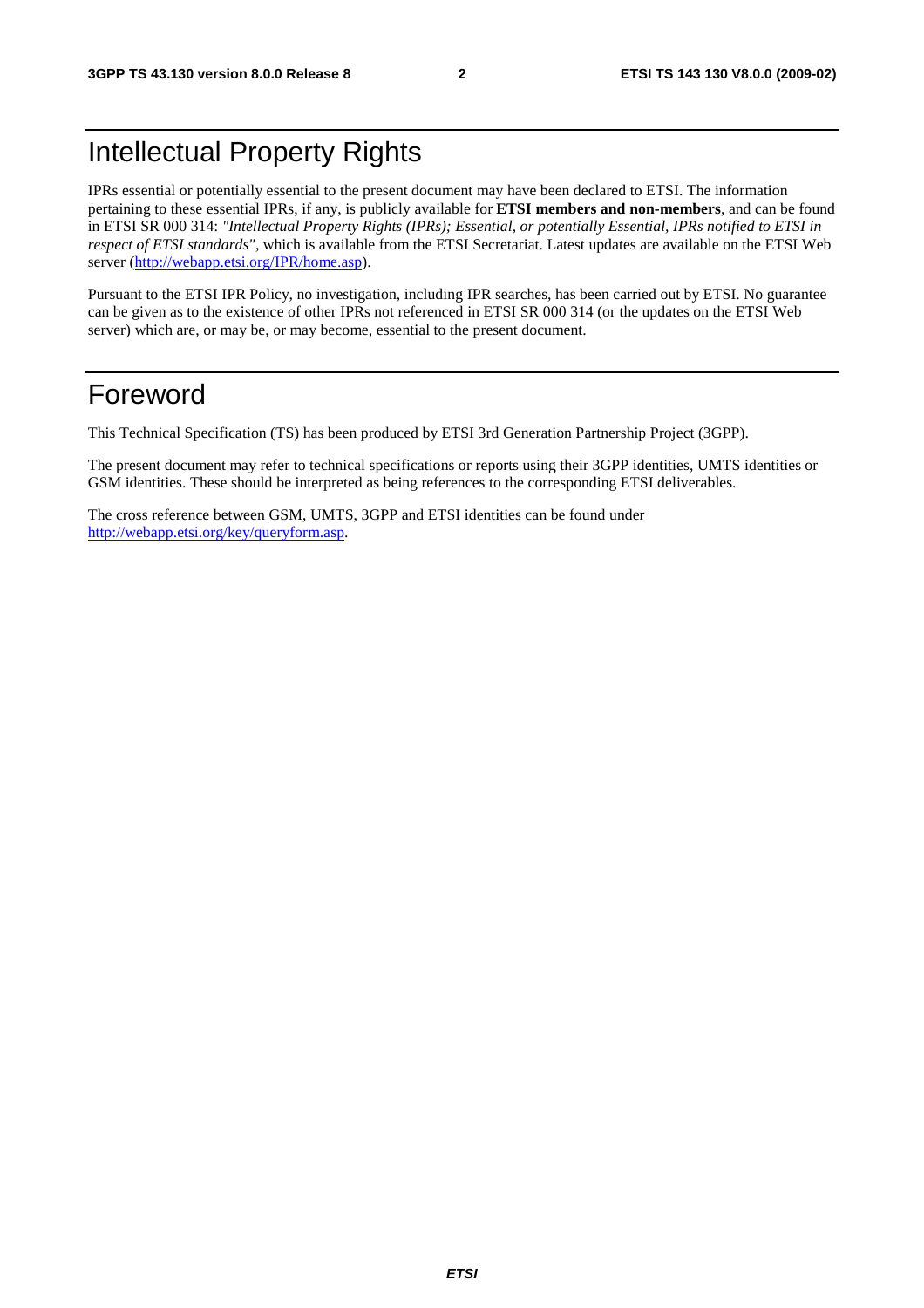$\mathbf{3}$ 

## Contents

| 1                                                                                                              |                               |  |  |  |  |
|----------------------------------------------------------------------------------------------------------------|-------------------------------|--|--|--|--|
| 2                                                                                                              |                               |  |  |  |  |
| 3<br>3.1<br>3.2<br>3.3                                                                                         |                               |  |  |  |  |
| 4<br>4.1<br>4.2<br>4.3                                                                                         |                               |  |  |  |  |
| 5<br>5.1<br>5.1.1<br>5.1.2<br>5.2                                                                              |                               |  |  |  |  |
| 6<br>6.1<br>6.2<br>6.3<br>6.4                                                                                  |                               |  |  |  |  |
| 7<br>7.1<br>7.2<br>7.2.1<br>7.2.2<br>7.2.3<br>7.2.4<br>7.2.5<br>7.3<br>7.4<br>7.4.1<br>7.4.2<br>7.4.3<br>7.4.4 |                               |  |  |  |  |
|                                                                                                                | <b>Annex A (Informative):</b> |  |  |  |  |
|                                                                                                                |                               |  |  |  |  |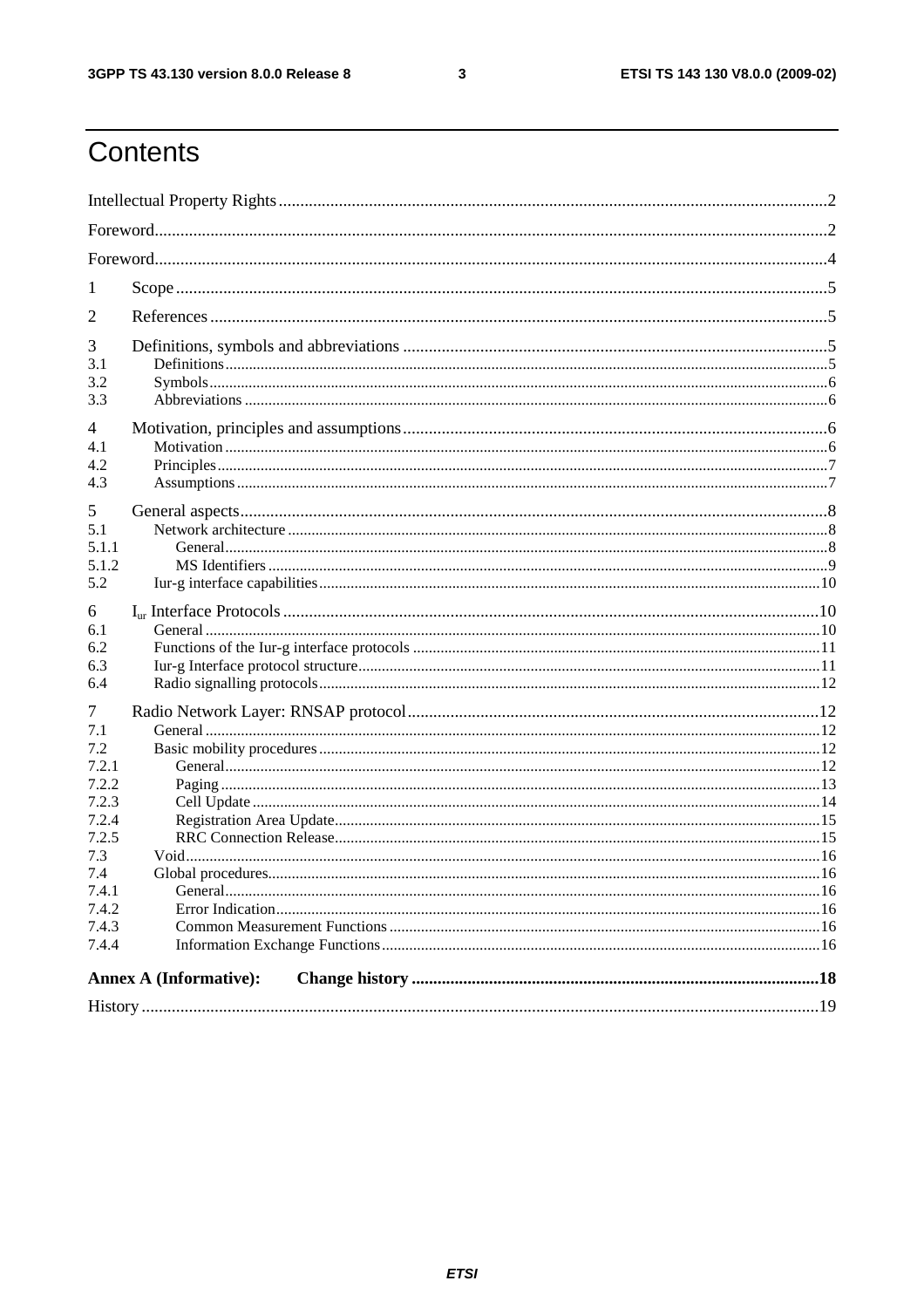### Foreword

This Technical Specification has been produced by the 3<sup>rd</sup> Generation Partnership Project (3GPP).

The contents of the present document are subject to continuing work within the TSG and may change following formal TSG approval. Should the TSG modify the contents of the present document, it will be re-released by the TSG with an identifying change of release date and an increase in version number as follows:

Version x.y.z

where:

- x the first digit:
	- 1 presented to TSG for information;
	- 2 presented to TSG for approval;
	- 3 or greater indicates TSG approved document under change control.
- y the second digit is incremented for all changes of substance, i.e. technical enhancements, corrections, updates, etc.
- z the third digit is incremented when editorial only changes have been incorporated in the document.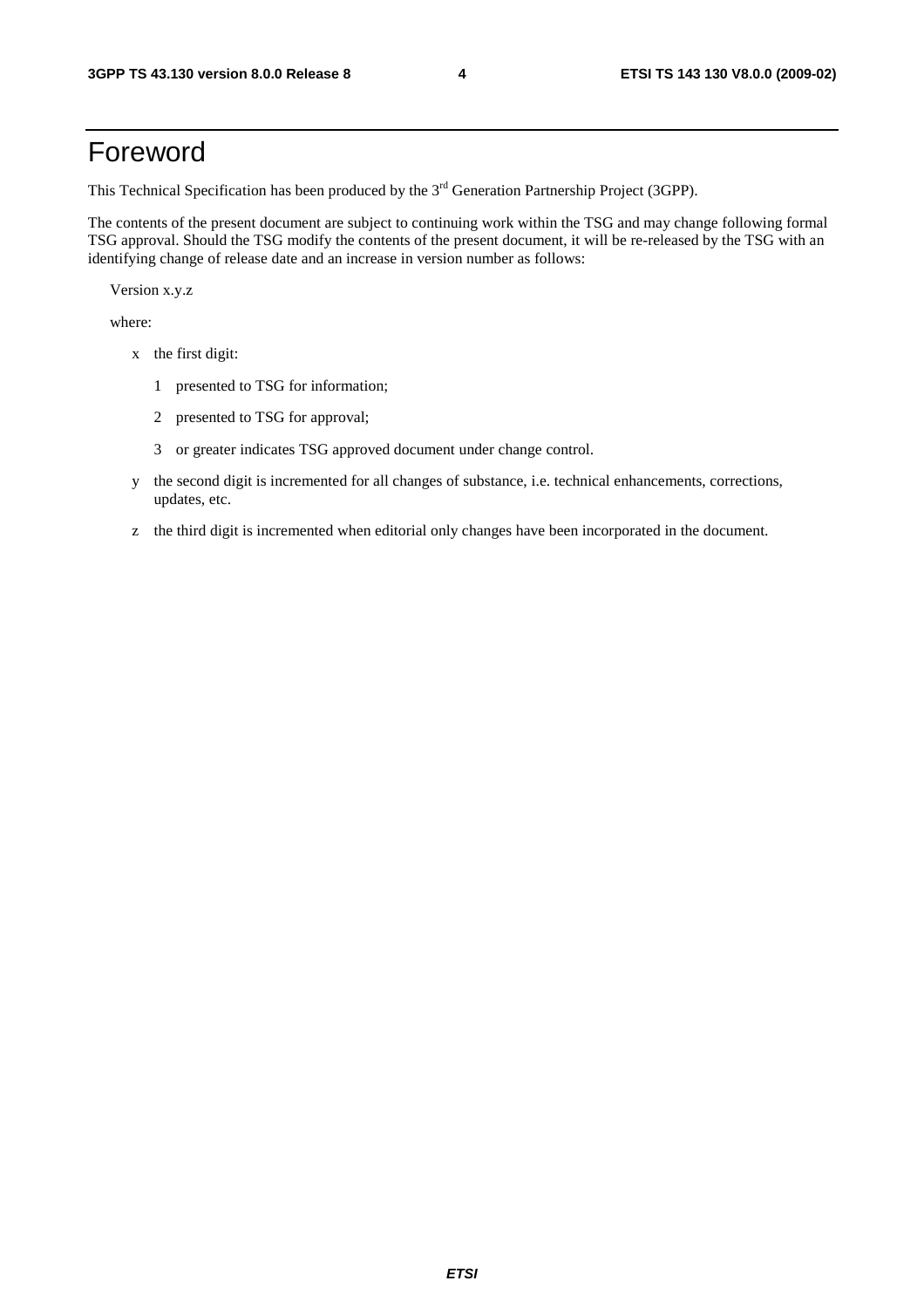### 1 Scope

The present document provides an overview of the Iur-g interface. It describes the motivation, principles and functionality of this interface. It does not contain the detailed description, which it is included in the stage 3 Technical Specifications.

### 2 References

The following documents contain provisions which, through reference in this text, constitute provisions of the present document.

- References are either specific (identified by date of publication, edition number, version number, etc.) or non-specific.
- For a specific reference, subsequent revisions do not apply.
- For a non-specific reference, the latest version applies. In the case of a reference to a 3GPP document (including a GSM document), a non-specific reference implicitly refers to the latest version of that document *in the same Release as the present document*.
- [1] 3GPP TR 21.905, '3rd Generation Partnership Project; Technical Specification Group Services and System Aspects; Vocabulary for 3GPP Specifications'
- [2] 3GPP TS 23.236, '3rd Generation Partnership Project; Technical Specification Group Services and System Aspects; Intra-domain connection of Radio Access Network (RAN) nodes to multiple Core Network (CN) nodes'
- [3] 3GPP TS 25.331, '3rd Generation Partnership Project; Technical Specification Group Radio Access Network; RRC Protocol Specification'
- [4] 3GPP TS 25.420, '3rd Generation Partnership Project; Technical Specification Group Radio Access Network; UTRAN Iur Interface General Aspects and Principles'
- [5] 3GPP TS 25.423, '3rd Generation Partnership Project; Technical Specification Group Radio Access Network; UTRAN Iur Interface RNSAP Signalling'
- [6] 3GPP TS 43.051, 'Technical Specification 3rd Generation Partnership Project; Technical Specification Group GSM/EDGE Radio Access Network; Overall description - Stage 2; (Release 5)'
- [7] 3GPP TS 44.118, '3rd Generation Partnership Project; Technical Specification Group GSM EDGE Radio Access Network; Mobile radio interface layer 3 specification, Radio Resource Control Protocol (RRC); *Iu mode*'

### 3 Definitions, symbols and abbreviations

#### 3.1 Definitions

For the purposes of the present document, the terms and definitions given in 3GPP TR 21.905 [1] and the following ones apply:

**A/Gb mode:** mode of operation of the MS when connected to the Core Network via GERAN and the A and/or Gb interfaces.

**MS:** Unless stated otherwise, this refers with no distinction to both MS and UE.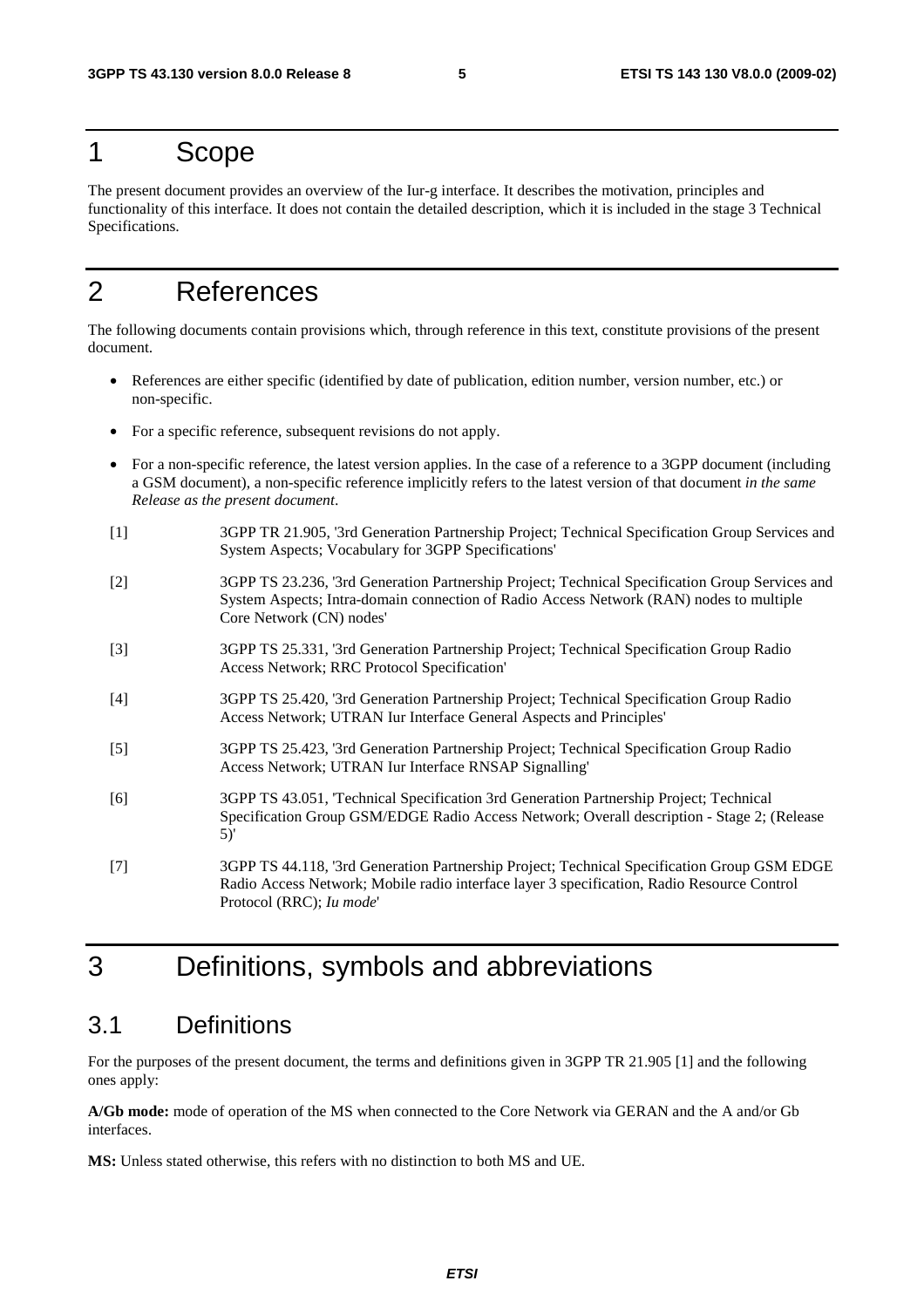**Iu mode:** mode of operation of the MS when connected to the Core Network via GERAN or UTRAN and the Iu interface.

**RAN node**: a BSS or a RNC.

#### 3.2 Symbols

For the purposes of the present document, the following symbols apply:

| A       | Interface between a BSS and an MSC                     |
|---------|--------------------------------------------------------|
| Gh      | Interface between a BSS and an SGSN                    |
| Iu      | Interface between a BSS/RNC and the CN                 |
| Iur     | Interface between two RNSs                             |
| $Iur-g$ | Interface between two BSSs or between a BSS and an RNS |
| Um      | Interface between a GERAN MS and a BSS                 |
| Uu      | Interface between a UE and the RNS                     |

#### 3.3 Abbreviations

For the purposes of the present document, the following abbreviations apply:

| <b>BSC</b>   | <b>Base Station Controller</b>               |
|--------------|----------------------------------------------|
| <b>BSS</b>   | <b>Base Station Sub-system</b>               |
| <b>CBSS</b>  | Controlling Base Station Sub-system          |
| CN           | Core Network                                 |
| <b>CRNC</b>  | Controlling Radio Network Controller         |
| <b>GERAN</b> | <b>GSM/EDGE Radio Access Network</b>         |
| <b>GPRS</b>  | General Packet Radio Service                 |
| GRA          | <b>GERAN Registration Area</b>               |
| LA           | <b>Location Area</b>                         |
| <b>MS</b>    | <b>Mobile Station</b>                        |
| <b>MSC</b>   | Mobile Switching Centre                      |
| <b>NACC</b>  | Network Assisted Cell Change                 |
| <b>NNSF</b>  | <b>NAS Node Selection Function</b>           |
| <b>RA</b>    | Routeing Area                                |
| <b>RAN</b>   | Radio Access Network                         |
| <b>RNC</b>   | Radio Network Controller                     |
| <b>RNS</b>   | Radio Network Sub-system                     |
| <b>RNSAP</b> | Radio Network Subsystem Application Part     |
| <b>RNTI</b>  | Radio Network Temporary Identity             |
| <b>RRA</b>   | <b>RAN Registration Area</b>                 |
| <b>RRM</b>   | Radio Resource Management                    |
| <b>SBSC</b>  | Serving Bsc                                  |
| <b>SBSS</b>  | <b>Serving Bss</b>                           |
| <b>SGSN</b>  | Serving GPRS Support Node                    |
| <b>SRNC</b>  | <b>Serving RNC</b>                           |
| UE           | <b>User Equipment</b>                        |
| <b>UMTS</b>  | Universal Mobile Telephony System            |
| <b>URA</b>   | <b>UTRAN Registration Area</b>               |
| <b>UTRAN</b> | <b>UMTS Terrestrial Radio Access Network</b> |
|              |                                              |

## 4 Motivation, principles and assumptions

#### 4.1 Motivation

As part of the work to connect GERAN via the Iu interface to the CN, the GRA and RNTI concepts have also been adopted for the GERAN. With these concepts, an inactive mobile in the RRC-GRA\_PCH state (see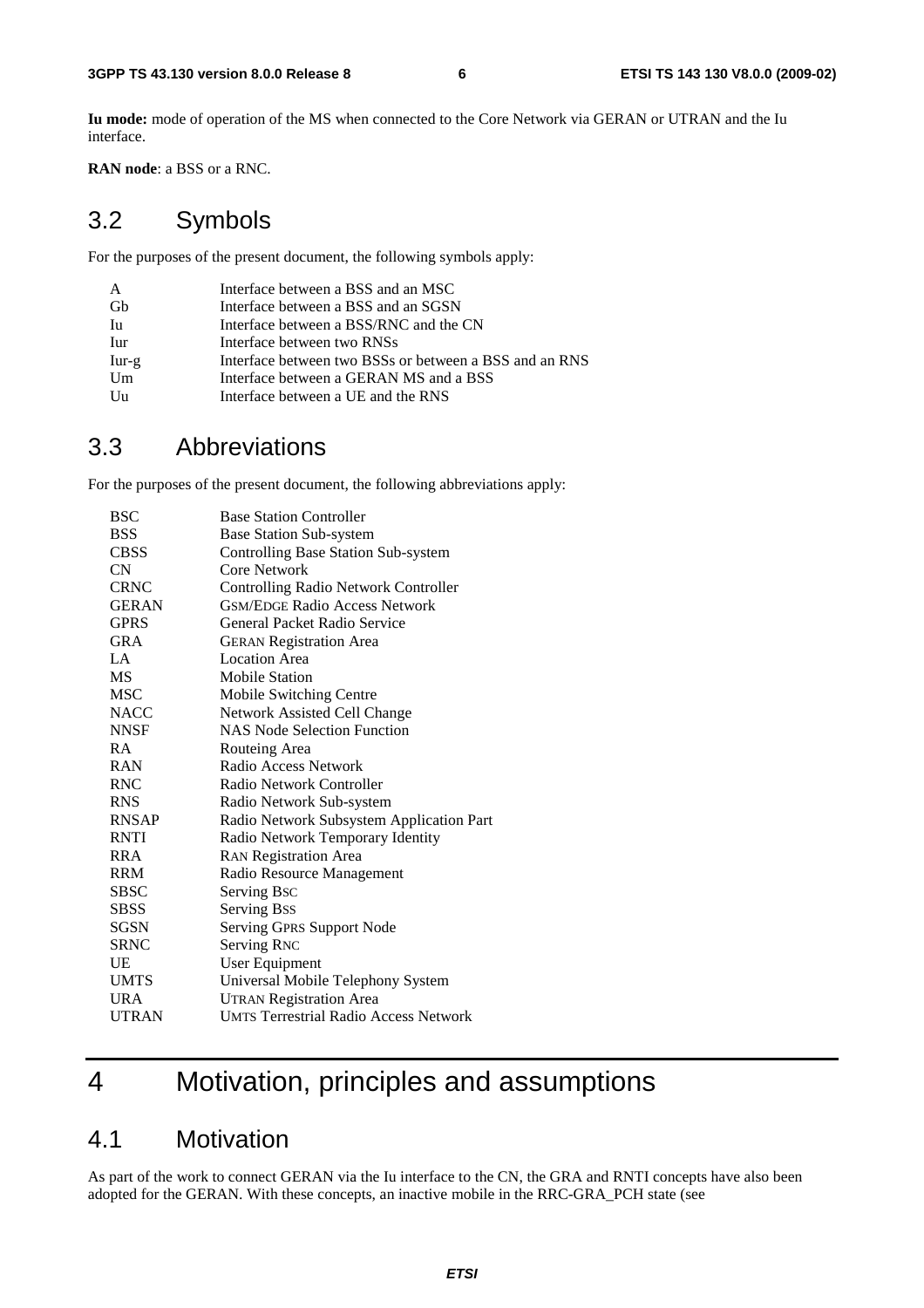3GPP TS 44.118 [7]) will perform signalling to the network whenever it changes the GRA. Since GRAs need not be constrained by BSC coverage areas, it is possible that the MS reselects a cell on a different BSC but on the same GRA. In order maintain the ability to page the mobile in the GRA with the correct RNTI, as well as to enable a path for a GRA update procedure with the serving BSC, it is necessary to have an Iur-g interface between the BSSs.

The same principle applies for dual-RAN capable mobiles. The architecture specifications permit network operators to design networks that alleviate the potential problem caused by dual mode mobiles frequently toggling between UTRAN and GERAN coverage areas (e.g. in indoor coverage situations): for instance, common LAIs and RAIs for GERAN and UTRAN cells in the same geographical area. Defining GERAN and UTRAN cells in common LAs and RAs permits an inactive mobile to change from GERAN to UTRAN coverage or, vice versa, without any signalling to the network. Prior to Release 5, this is possible because GSM/GPRS is does not use the connection oriented Iu interface. From Release 5 on, an *inactive* MS would signal to the network when a cell change involving change of RAN takes place. To prevent this, operators may configure GRA IDs and URA IDs to indicate the same registration area. To enable paging across these registration areas, as well as to enable the possibility to perform GRA/URA update procedures with the serving BSC/RNC, it is necessary to have an Iur-g interface between the BSS and the RNC.

The definition of GRAs/URAs has the following benefits:

- It increases the MT call success rate: by reducing the frequency of updates, it reduces the time during which the MS is believed by the RAN to be in the old registration area, when paging requests would fail.
- It reduces the amount of signalling on the radio interface, since the mobile does not need to indicate cell changes when moving within a GRA/URA.
- For the same reason, it reduces the amount of signalling in the network, thus decreasing the number of updates and of SRNC/SBSC relocation procedures.

The Iur-g may bring other benefits:

- Support for the SRNC/SBSC relocation procedure: the current SRNS relocation procedure defined for UTRAN using the Iur interface could be reused, improving the performance of the procedure. The Cell Update and Relocation Commit messages could be transferred over this interface.

#### 4.2 Principles

The Iur-g interface shall be designed based on the following principles:

- The Iur-g interface shall be open.
- From a logical standpoint, this interface is a point to point interface between one BSS and one BSS or RNC within a PLMN. From a physical point of view, the interface could share Iu or other transmission resources.
- The Iur-g interface is optional. The presence of the Iur-g shall be transparent to the MS: the 3GPP specifications shall ensure that all mobiles function correctly irrespective of the presence or absence of the Iur-g interface.
- This interface shall support the exchange of signalling information between a BSS and a BSC/RNC. The Iur-g interface shall not carry user information.
- A GRA contains one or more GERAN cells and zero or more UTRAN cells. A URA contains one or more UTRAN cells and zero or more GERAN cells.
- NOTE: The term RAN Registration Area (RRA) is used in this document to refer to a registration area irrespective of whether it contains GERAN cells, UTRAN cells or both types of cells. The terms GRA and URA will be used in GERAN and UTRAN specifications, respectively, where GRAs may contain UTRAN cells and URAs may contain GERAN cells.
- In *Iu mode*, the BSC has been allocated an identifier (BSC-Id) from the same pool of numbers as the RNC-Id.

#### 4.3 Assumptions

NOTE: This section will be removed from this TR when the assumptions listed here are either consolidated and incorporated to the sub-clause on principles and/or procedures, superseded or rejected.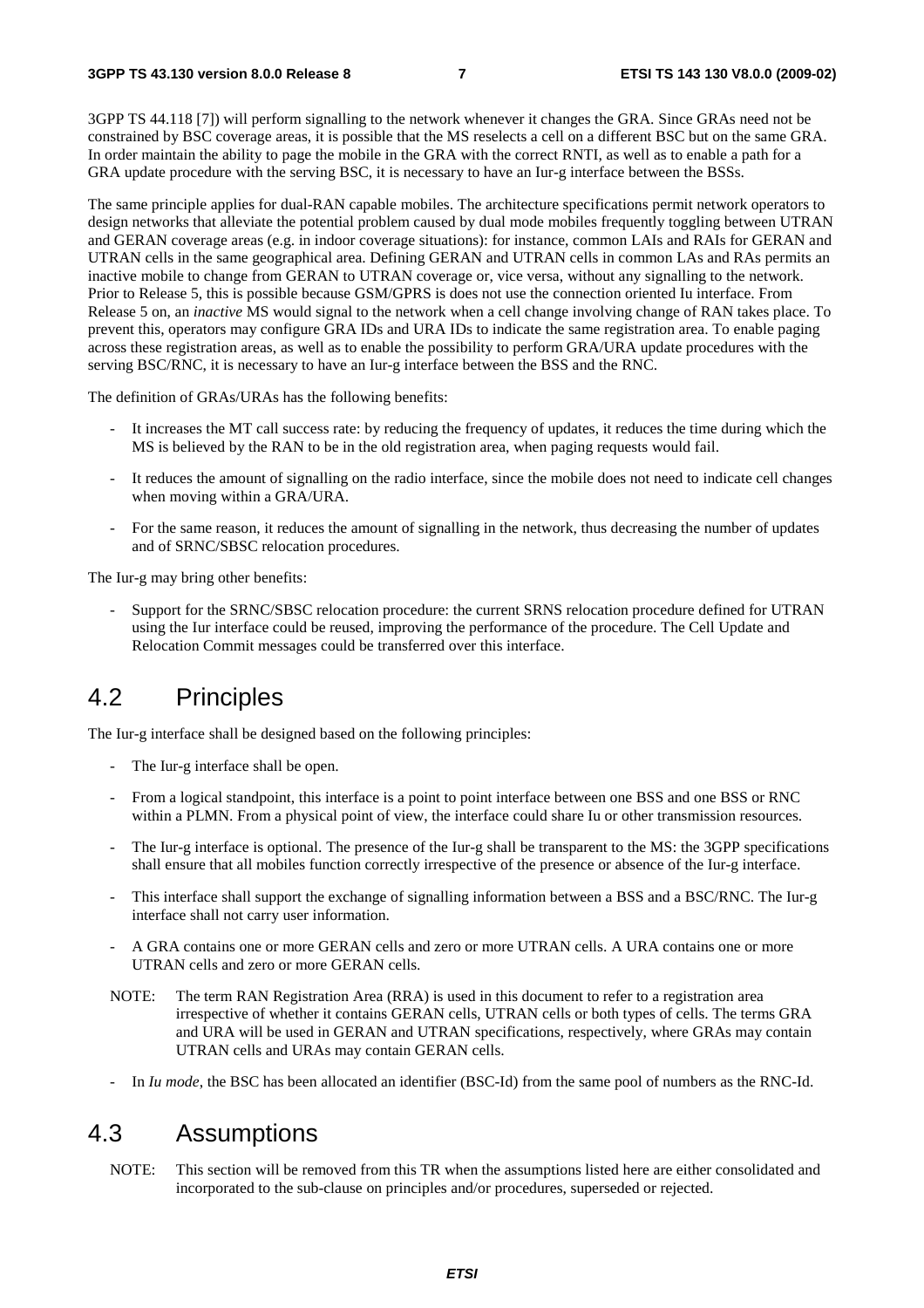The following working assumptions are considered at the present version of this TR:

- 1. The Cell Update procedure performed when the MS is controlled
	- by a controlling RNC when the serving RAN node is a BSC, or
	- by a controlling BSC, independently of the serving RAN node (RNC or BSC),

will always trigger a SRNC/SBSC relocation, regardless of the cell update cause. Exception to this rule is when the SBSS/SRNC would reply with an RRC Connection Release message. In that case the serving node relocation may not be needed.

- 2. The GRA/URA Update procedure may cause SRNC/SBSC relocation. This is left as implementation matter.
- 3. The interface between two BSSs and between a BSS and an RNC will be the same, namely the Iur-g interface.
- 4. The Iur-g interface is based on a subset of procedures and messages of the Iur interface of UTRAN, namely the RNSAP (see 3GPP TS 25.423 [5]).
- 5. If the NNSF is supported in the network, one GRA should not contain GERAN cells or GERAN and UTRAN cells from different MSCs or SGSNs pool areas (see 3GPP TS 23.236 [2]). If the NNSF is not supported one GRA cannot contain GERAN cells or GERAN and UTRAN cells from different MSCs or SGSNs.
- 6. In cases of a mixed registration area (i.e. a registration area containing UTRAN cells and GERAN cells), the RRC entity in the serving node must implement RRC functionalities and appropriate coding that are potentially used over the Iur-g interface. For example, if a registration area contains UTRAN and GERAN cells and the serving node is SRNC, then RRC entity in SRNC must handle RRC functions for Cell Update, GRA Update and RRC Connection Release that are specified in 3GPP TS 44.118. Similarly, if in such mixed environment there is a SBSC, then the SBSC must handle related RRC functions as specified in 3GPP TS 25.331.

## 5 General aspects

### 5.1 Network architecture

#### 5.1.1 General

The Iur-g interface is the logical interface between two BSSs or a BSC and an RNC and it is only considered in *Iu mode*. This is depicted in Figure 1.



**Figure 1: Reference architecture for the Iur-g interface.**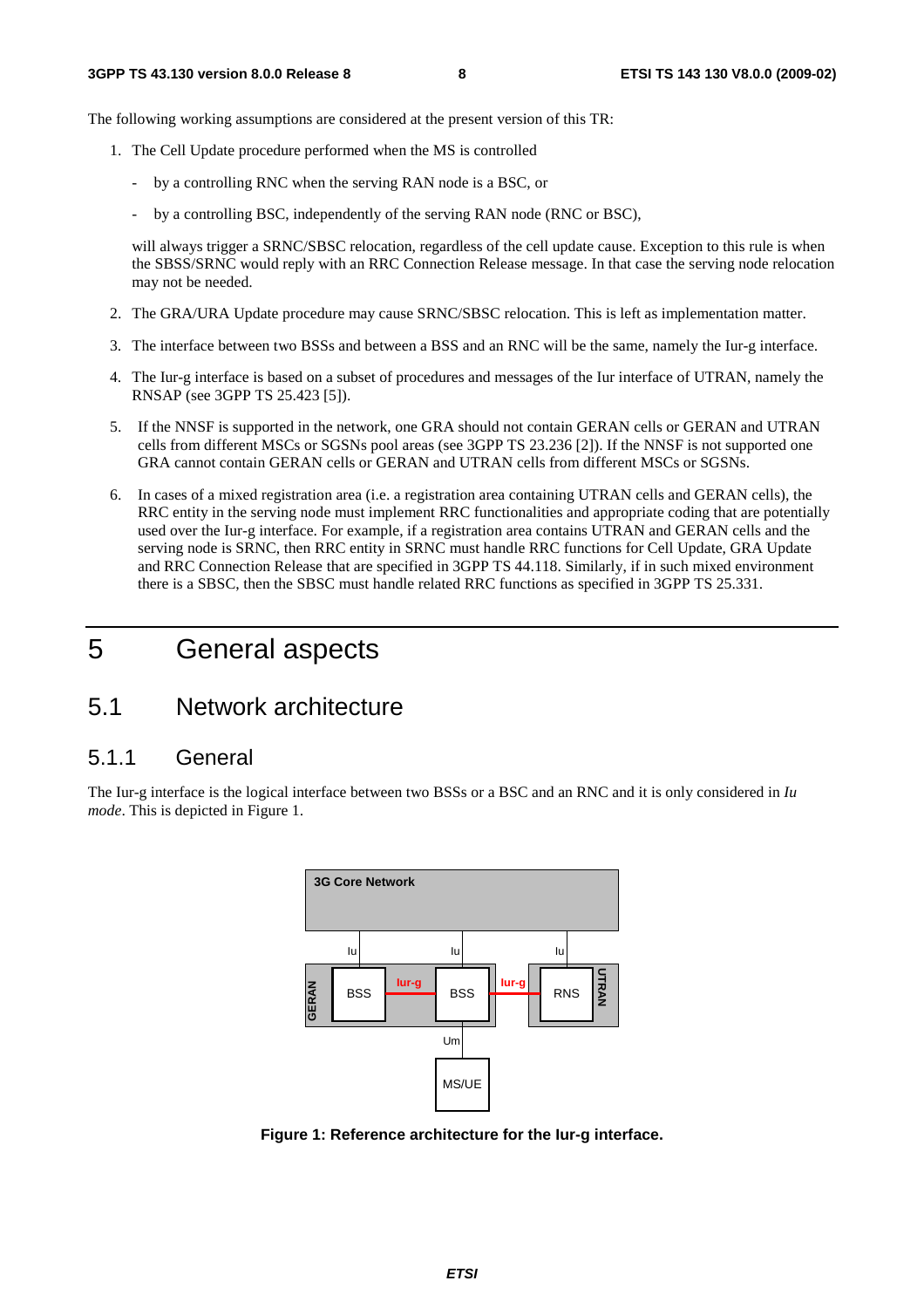#### 5.1.2 MS Identifiers

The Radio Network Temporary Identities (RNTI) are used as MS/UE identifiers within the GERAN/UTRAN and in signalling messages between MS/UE and GERAN. Four types of RNTI exist:

- 1) Serving BSS/RNC RNTI (S-RNTI);
- 2) Drift BSS/RNC RNTI (D-RNTI);
- 3) Cell RNTI (C-RNTI);
- 4) UTRAN RNTI (U-RNTI) or GERAN RNTI (G-RNTI);

The S-RNTI is used:

- by the MS/UE to identify itself to the Serving BSS/RNC;
- by the SBSS/SRNC to address the MS/UE; and
- by the DBSS/DRNC to identify the MS/UE to serving BSS/RNC.

The S-RNTI is allocated for all MSs/UEs having an RRC connection. It is allocated by the serving BSS/RNC and it is unique within the serving BSS/RNC. The S-RNTI is reallocated always when the serving BSS/RNC for the RRC connection is changed.

The D-RNTI is used by the serving BSS/RNC to identify the MS/UE to the drift BSS/RNC.

NOTE: The D-RNTI is never used on the Um/Uu interface.

The D-RNTI is allocated by the drift BSS/RNC upon drift MS/UE contexts establishment and it shall be unique within the drift BSS/RNC. Serving BSS/RNC shall know the mapping between the S-RNTI and the D-RNTIs allocated in the drift BSS for the same MS/UE. The drift BSS/RNC shall know the S-RNTI and SBSS-ID/RNC-ID related to the existing D-RNTI within the drift BSS/RNC.

The C-RNTI is used this identifier is used only in UTRAN:

- in case of the Iur-g interface between UTRAN and GERAN (specifically the case of a SBSS and DRNC);
- by the UE to identify itself to the controlling RNC; and
- by the controlling RNC to address the UE.

The C-RNTI is allocated by the controlling RNC upon UE accessing a new cell. The C-RNTI shall be unique within the accessed cell. The controlling RNC shall know the D-RNTI associated to the C-RNTI within the same logical RNC (if any).

The G-RNTI/U-RNTI is allocated to an MS/UE having an RRC connection and it identifies the MS/UE within GERAN/UTRAN. The G-RNTI/U-RNTI is composed of:

- SBSS/SRNC identity; and
- S-RNTI.

Each BSS/RNC has a unique identifier within the GERAN/UTRAN part of the PLMN, denoted by BSS/RNC identifier (BSS-ID/RNC-ID). This identifier is used to route GERAN/UTRAN interface messages to the correct BSS/RNC. The BSS-ID/RNC-ID of the serving BSS/RNC together with the S-RNTI is a unique identifier of the MS/UE in the GERAN/UTRAN part of the PLMN.

From this architecture, there are three possible scenarios for a particular MS/UE:

- a) Both the serving and the controlling RAN nodes are BSCs.
- b) The serving RAN node is a BSC and the controlling RAN node is an RNC.
- c) The serving RAN node is an RNC and the controlling RAN node is a BSC.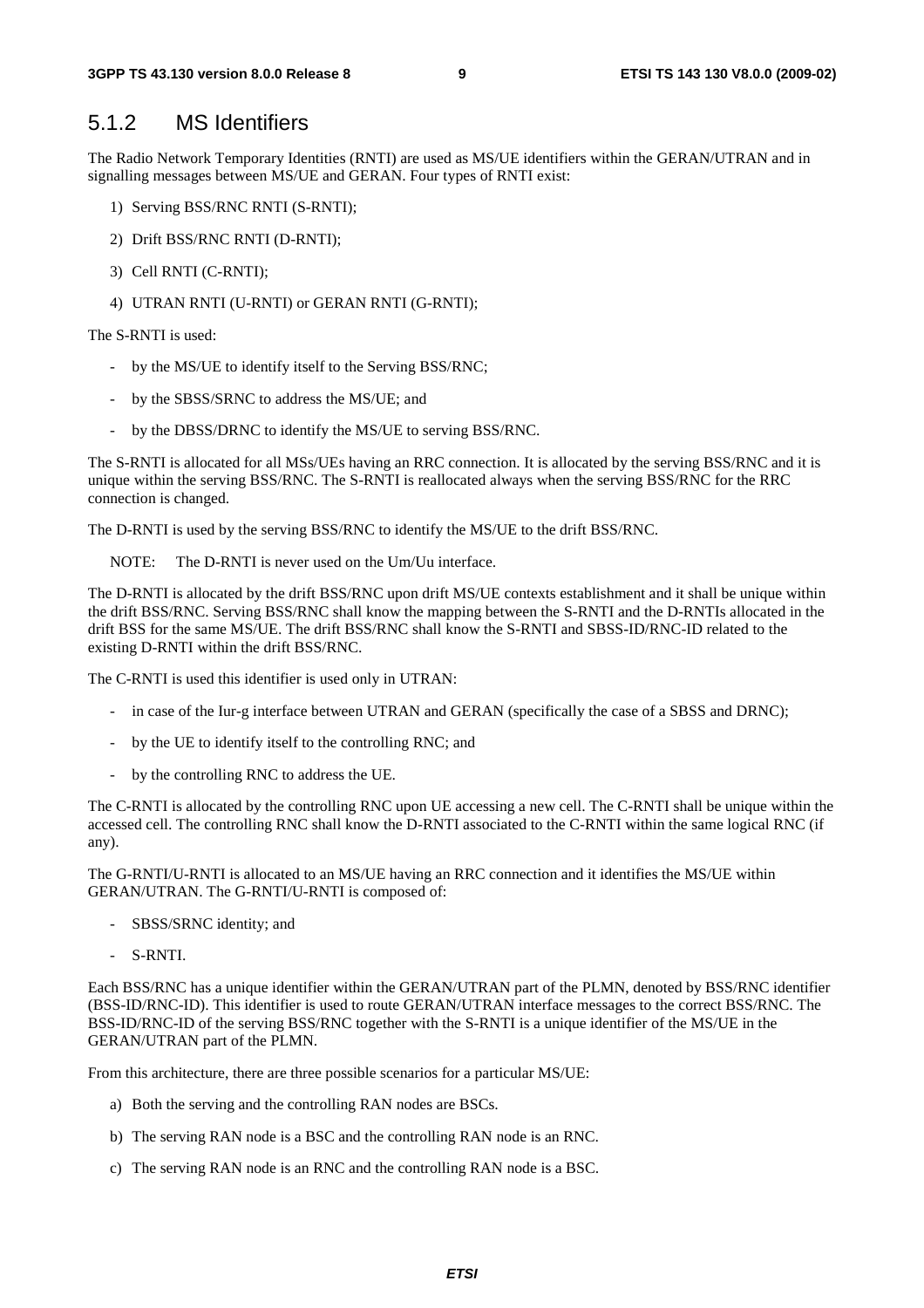#### **3GPP TS 43.130 version 8.0.0 Release 8 10 ETSI TS 143 130 V8.0.0 (2009-02)**

These scenarios are shown in Figure 2.





#### 5.2 Iur-g interface capabilities

The Iur-g interface provides capability to support radio interface mobility between BSSs or between a BSS and an RNS of UEs having a connection with the GERAN or the UTRAN. This capability includes the support of paging, cell update, registration area update and handover between BSSs or between a BSS and an RNS. Further, Iur-g interface provides capability to support information exchange between two BSSs or between a BSS and RNS.

### 6 Iur Interface Protocols

#### 6.1 General

There shall exist a clear separation between the Radio Network Layer and the Transport Layer. Therefore, the radio network signalling is separated from the data transport resource and traffic handling as shown in Figure 3. This separation is also present in the Iur interface (see 3GPP TS 25.420 [4]).

Since the Iur-g does not carry user data information, neither data transport resources nor Transport Signalling are present on this interface. These elements, present in the Iur interface but not in the Iur-g, are shown in dotted lines in Figure 3.



**Figure 3: Separation of Radio Network Protocols and transport over Iur-g.**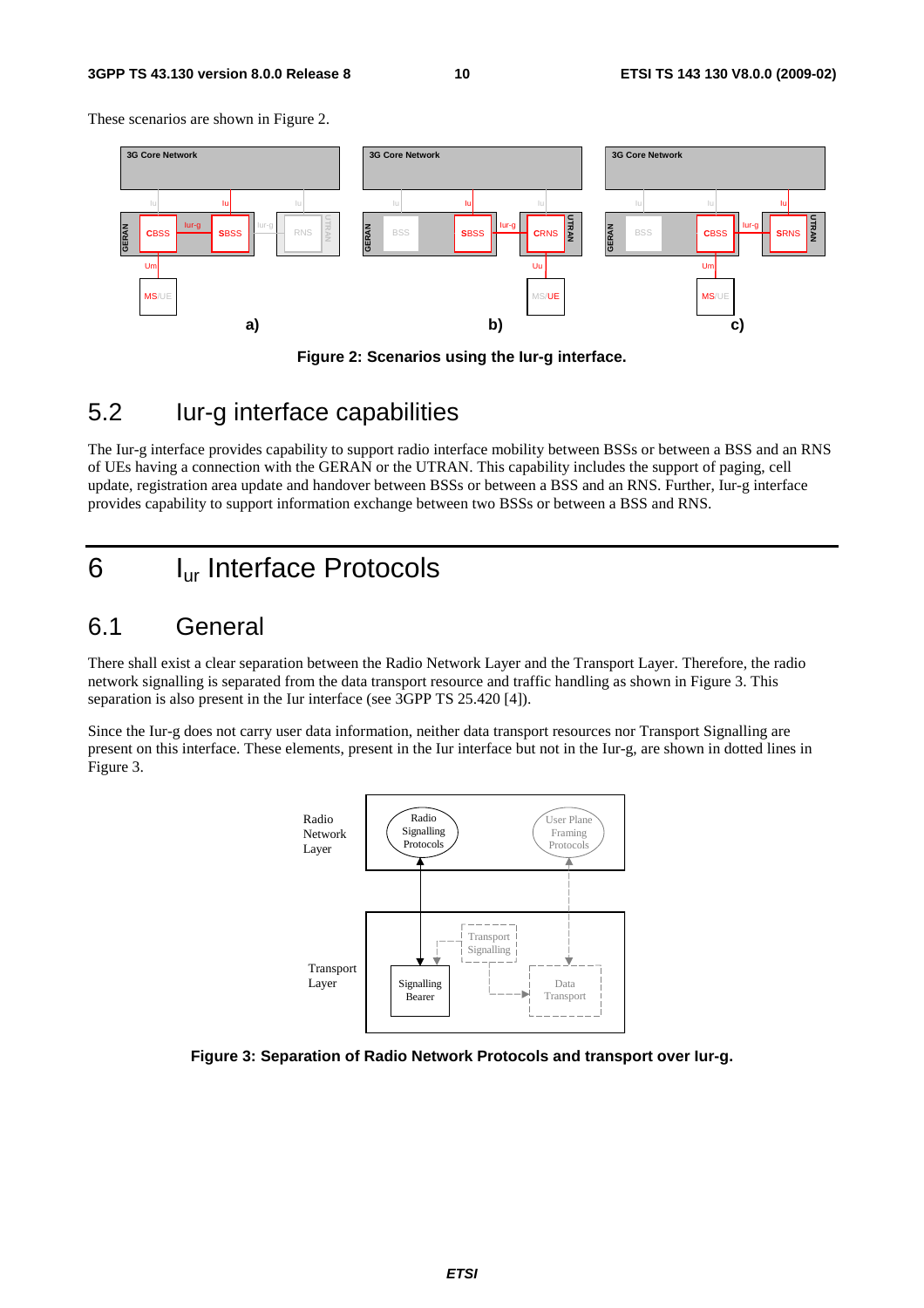The following Table lists all stage 3 specifications that are used for Iur-g interface:

| Spec. No  | Spec. Name                                          |
|-----------|-----------------------------------------------------|
| TS 25.401 | <b>UTRAN Overall Description</b>                    |
| TS 25.420 | UTRAN Iur Interface: General Aspects and Principles |
| TS 25.421 | UTRAN lur interface Layer 1                         |
| TS 25.422 | UTRAN Iur Interface Signalling Transport            |
| TS 25.423 | UTRAN lur Interface RNSAP Signalling                |

**Table 1: Stage 3 Iur-g interface specifications** 

#### 6.2 Functions of the Iur-g interface protocols

The list of functions on the Iur-g interface is the following:

- **Paging**. This function allows the SBSS/SRNC to page a MS/UE in a GRA/URA or a cell in the DBSS/DRNS;
- **Relocation Execution**. This function allows the SBSS/SRNC to finalise a Relocation previously prepared via other interfaces;
- **Reporting of General Error Situations**. This function allows reporting of general error situations, for which function specific error messages have not been defined.
- **Measurements on Common Resources**. This function allows an BSS/RNC to request from another BSS/RNC to initiate measurements on Common Resources. The function also allows the requested BSS/RNC to report the result of the measurements.

### 6.3 Iur-g Interface protocol structure

The Iur interface protocol architecture consists of two functional layers:

- **Radio Network Layer**: it defines the procedures related to the interaction of two BSSs or between a BSS and an RNC within a PLMN. The radio network layer consists of a Radio Network Control Plane and a Radio Network User Plane. The functionality of the Radio Network User Plane of the Iur-g interface is null.
- **Transport Layer:** it consists of two planes:
	- a) **Transport Network Control Plane**: it defines procedures for establishing physical connections between two BSSs or between a BSS and an RNC within a PLMN. The functionality of the Transport Network Control Plane of the Iur-g interface is null.
	- b) **Transport Network User Plane**: it provides means for the transport of the Radio Network Layer information.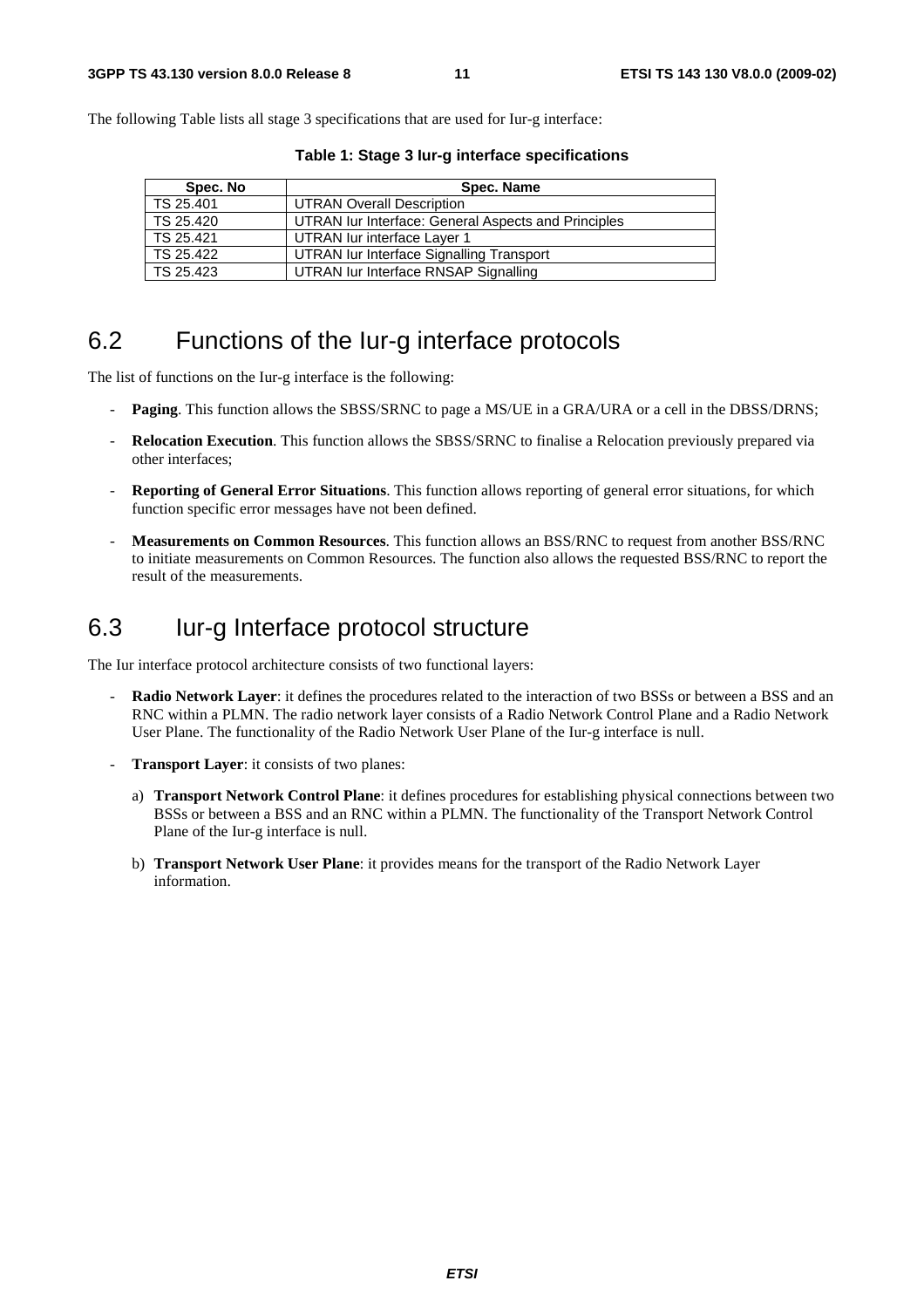| Radio<br>Network                      |                 | <b>Control Plane</b> |                                                     |           |  |
|---------------------------------------|-----------------|----------------------|-----------------------------------------------------|-----------|--|
| Layer                                 |                 | <b>RNSAP</b>         |                                                     |           |  |
| Transport:<br><b>Network</b><br>Layer |                 |                      | Transpo Networ<br>User Plan<br>Transport<br>Control |           |  |
|                                       |                 | <b>SCCP</b>          |                                                     |           |  |
|                                       | MTP3-B          | M3UA                 |                                                     |           |  |
|                                       | <b>SSCF-NNI</b> | <b>SCTP</b>          | <b>SCTP</b>                                         |           |  |
|                                       | <b>SSCOP</b>    | IP                   | IP                                                  |           |  |
|                                       |                 | AAL5                 |                                                     |           |  |
|                                       |                 | <b>ATM</b>           |                                                     | Data Link |  |
|                                       |                 |                      |                                                     |           |  |
| $\blacksquare$                        |                 |                      |                                                     | Physical  |  |
|                                       |                 |                      |                                                     |           |  |

**Figure 4: Iur-g interface protocol structure.** 

### 6.4 Radio signalling protocols

The protocol responsible for providing signalling information across the Iur-g interface is a sub-set of the Radio Network Subsystem Application Part (RNSAP) (see 3GPP TS 25.423 [5]). This subset of RNSAP is terminated by two BSSs or by the BSS and RNC inter-connected via the Iur-g interface.

The subset of RNSAP procedures applicable to the Iur-g interface are divided into two modules as follows:

- 1. **RNSAP Basic Mobility Procedures**: these procedures are used to handle the mobility within GERAN or between GERAN and UTRAN.
- 2. **RNSAP Global Procedures**: these procedures are not related to a specific MS. The procedures in this module are in contrast to the above module involving two peer CBSSs or a CBSS and a CRNC.

## 7 Radio Network Layer: RNSAP protocol

### 7.1 General

The following sub-clauses describe the applicability of the procedures that are supported on the Iur-g interface. The actual Iur-g interface procedures are further described in 3GPP TS 25.423 [5]. These sub-clauses show those procedures integrated with procedures on other interfaces and/or events in other network entities than the BSS or the RNC.

### 7.2 Basic mobility procedures

#### 7.2.1 General

The Iur-g interface has no Radio Network User Plane functionality and SBSS/SRNS relocation is performed during every Cell Update procedure. Therefore, the only state when the MS is simultaneously known by two BSSs or one BSS and one RNC is in GERAN RRC-GRA\_PCH state and UTRAN URA\_PCH state.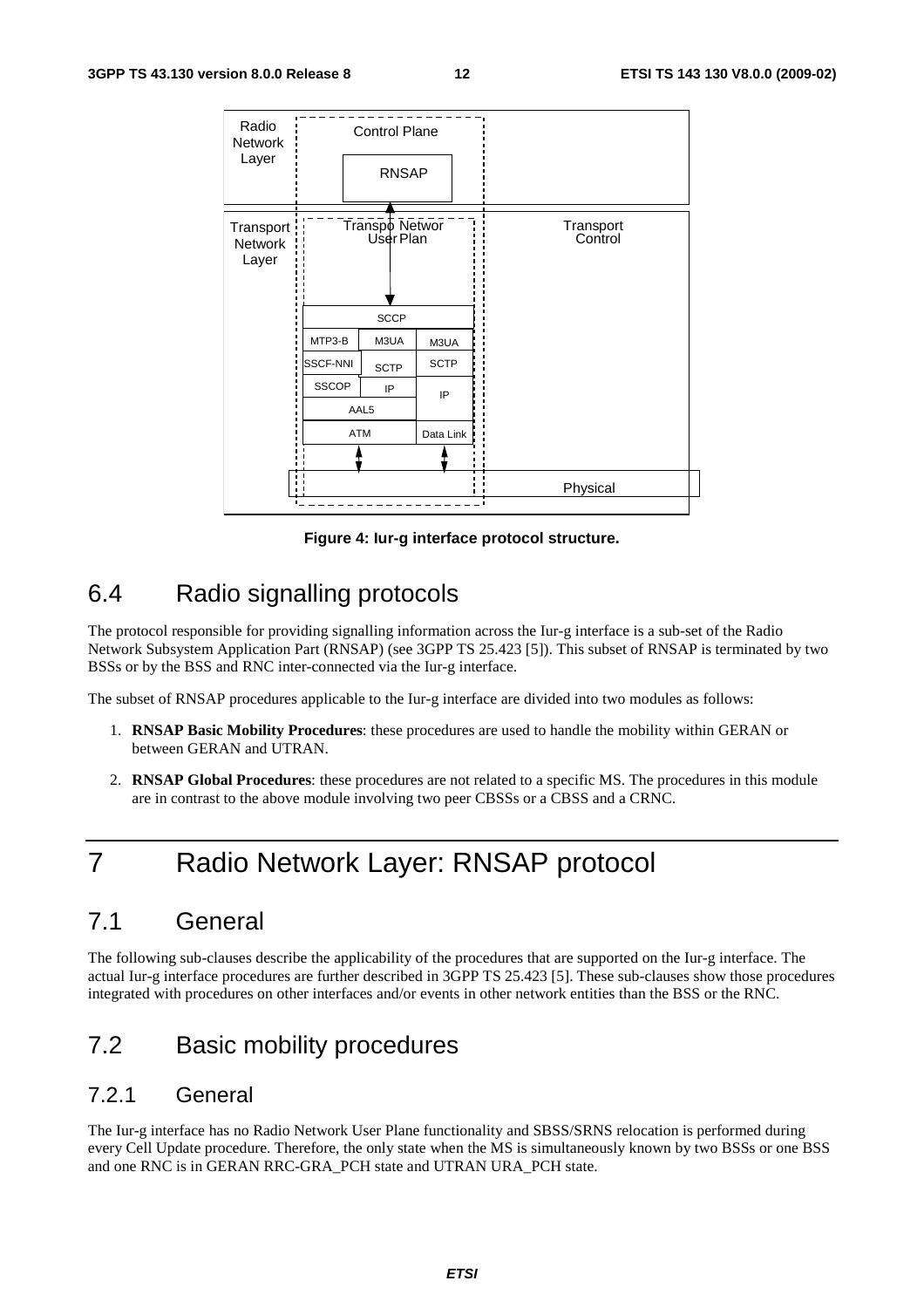In the GERAN RRC-GRA PCH and UTRAN URA PCH states, the following procedures related to the mobility of the MS are supported over the Iur-g interface:

- Paging;
- Cell Update;
- Registration Area Update; and
- RRC Connection Release.

The following sub-clauses describe how these procedures are performed over the Iur-g interface.

Elementary procedures over the Iur-g interface that support above mentioned mobility procedures are specified in 3GPP TS 25.423 [5] and listed in the table below:

| <b>Elementary Procedure</b>       | <b>Initiating Message</b>               |
|-----------------------------------|-----------------------------------------|
| <b>Uplink Signalling Transfer</b> | <b>GERAN UPLINK SIGNALLING TRANSFER</b> |
|                                   | <b>INDICATION</b>                       |
| Downlink Signalling Transfer      | DOWNLINK SIGNALLING TRANSFER REQUEST    |
| <b>SRNS Relocation Commit</b>     | <b>SRNS RELOCATION COMMIT</b>           |
| Paging                            | <b>PAGING REQUEST</b>                   |

**Table 2: Iur-g basic mobility procedures** 

#### 7.2.2 Paging

The MS/UE in the RRC-GRA\_PCH and URA-PCH states may receive a CN initiated paging message. The Paging Request message received by the serving node (BSS or RNC) shall trigger paging over the registration area. In case registration area consists of cells belonging to different BSS/RNC, then the RNSAP Paging procedure over the Iur-g interface is used.. This procedure is used by the SBSS/SRNC to indicate to a CBSS/CRNC that an MS shall be paged in a cell or GRA/URA that is under the control of the CBSS/CRNC.

To illustrate further the usage of this procedure the following figure describes a scenario when the MS/UE has a context active towards PS domain and paging request is issued by the CS domain.



**Figure 5: Example of Paging over Iur-g**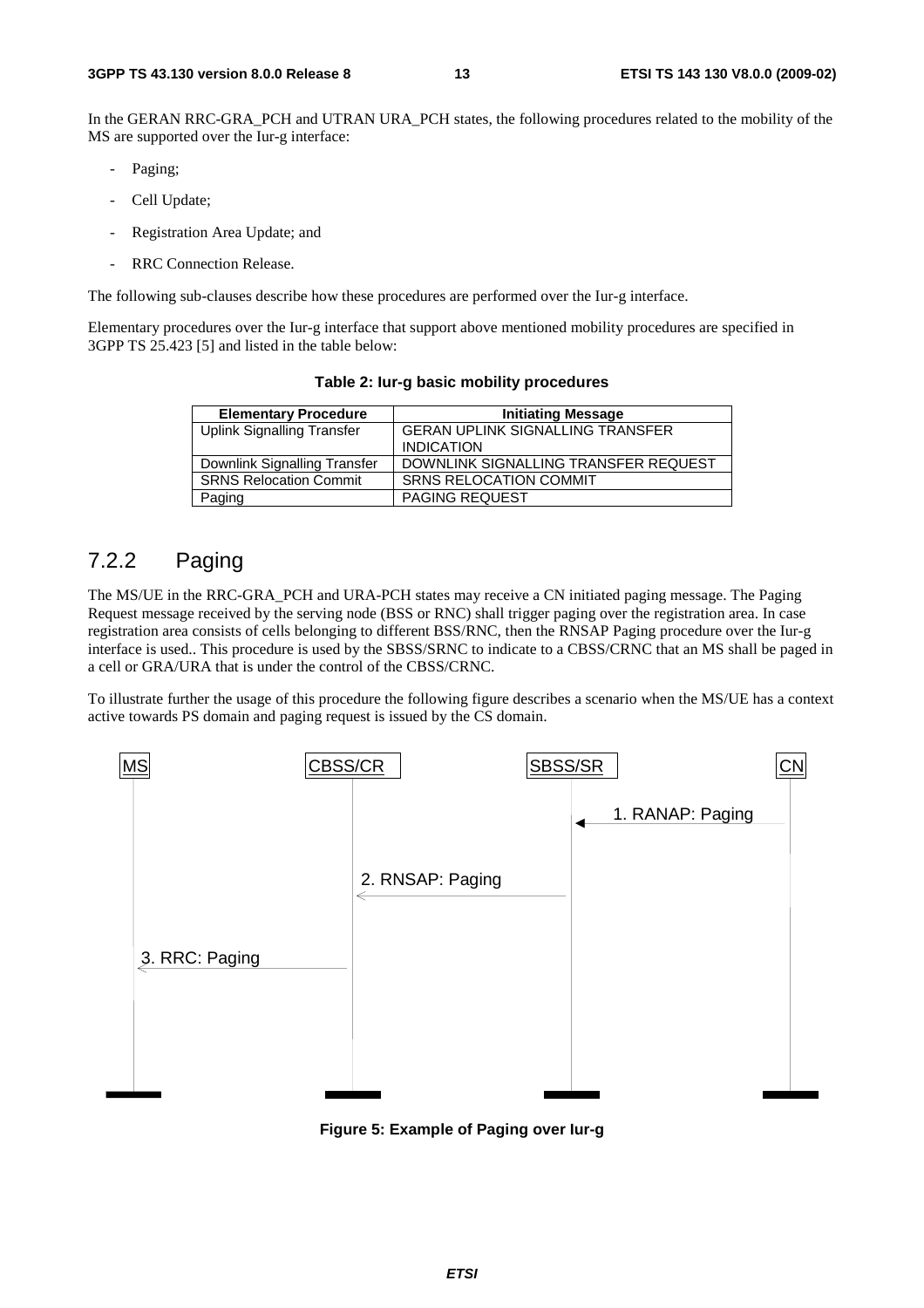#### 7.2.3 Cell Update

In the RRC-GRA\_PCH or URA\_PCH states the MS/UE may initiate the Cell Update procedure for reasons of uplink activity, whether that is an answer to a page, periodic cell update or uplink data transfer. As explained in sub-clause 4.3, a Cell Update procedure shall always trigger the SRNC/SBSS relocation. The following figure describes the signalling flow for Cell Update procedure.



**Figure 6: Cell Update with Relocation (Simplified)** 

- 1. MS/UE in RRC-GRA\_PCH and URA\_PCH states triggers the Cell Update procedure by sending RRC CELL UPDATE message to the DBSS/DRNC.
	- DBSS/DRNC will use RNSAP Uplink Signalling Transfer procedure to forward the Cell Update message to the SBSS/SRNC. The message that is used for this is GERAN Uplink Signalling Transfer Indication. The procedure and the contents of the message are described in 3GPP TS 25.423 [5]. There are two messages already defined one for FDD and one for TDD. In case of the Iur-g interface, RNSAP GERAN UPLINK SIGNALLING TRANSFER INDICATION message (GERAN message) is used.
- 2. Upon reception of CELL UPDATE message, the SBSS/SRNC shall trigger the SBB/SRNC relocation. Steps 4, 5, and 6 are not relevant for this discussion so they are omitted.
- 7. The Relocation Commit procedure is used by the source BSS/RNC to execute the relocation. This procedure is described in 3GPP TS 25.423 [5]. The procedure is triggered by the RELOCATION COMMIT message.
- 9. Assuming a successful relocation the former DBSS/DRNC, the SBSS/SRNC shall send the CELL UPDATE CONFIRM message to the UE/MS.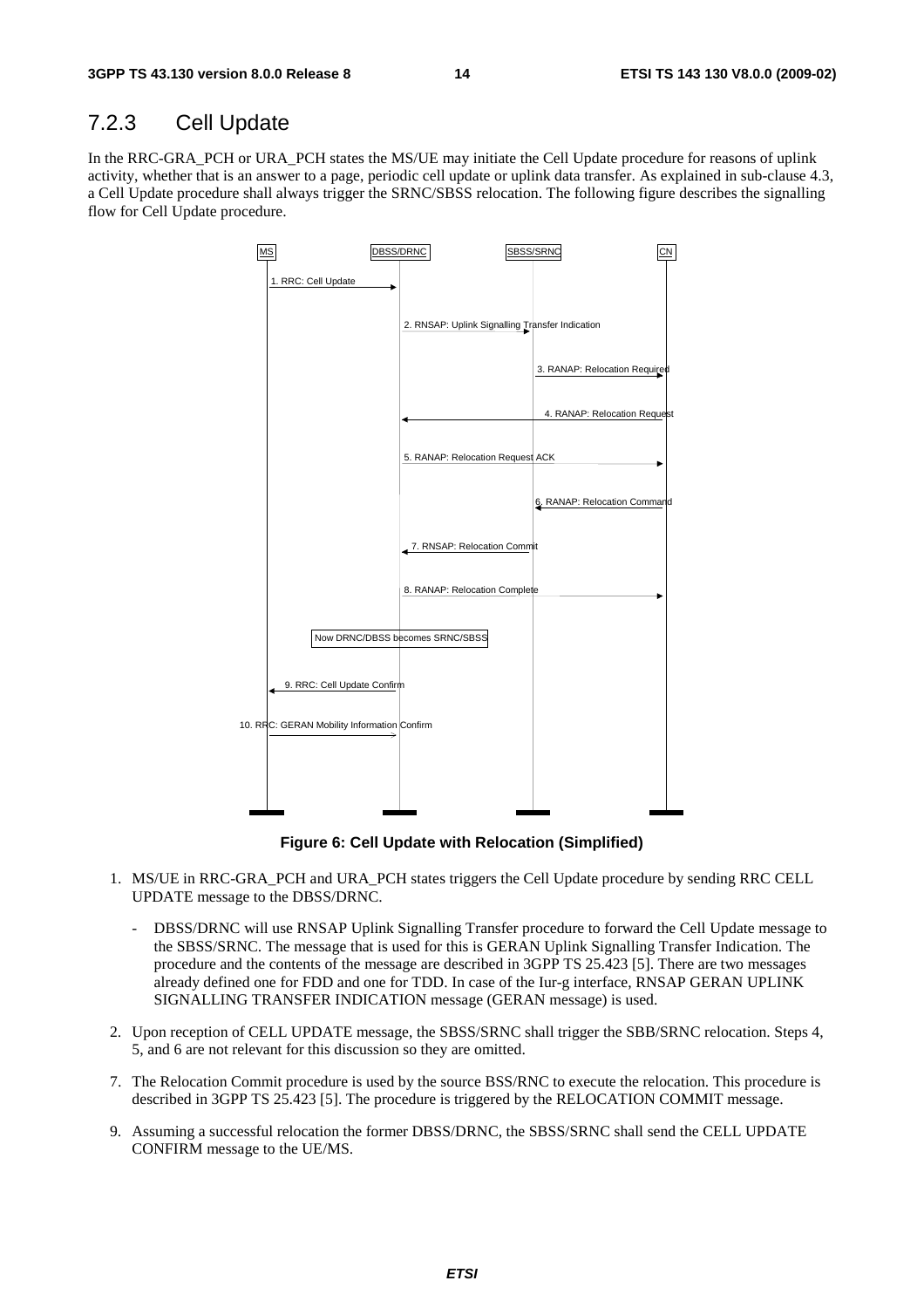#### 7.2.4 Registration Area Update

The MS/UE shall trigger the GRA/URA Update Procedure when there is a change in registration area, or based on the timers related to the periodic GRA/URA update. The following figure shows an example of a successful GRA/URA Update. This example assumes no SBSS/SRNC relocation.



**Figure 7: GRA Update, no relocation (Simplified)** 

- 1. The MS/UE in RRC-GRA or URA\_PCH states triggers the GRA/URA Update procedure by sending RRC GRA/URA UPDATE message to the DBSS/DRNC.
	- The DBSS/DRNC uses RNSAP Uplink Signalling Transfer procedure to forward the GRA/URA UPDATE message to the SBSS/SRNC. The GERAN UPLINK SIGNALLING TRANSFER INDICATION message is used for this. The procedure and the contents of the message are described in 3GPP TS 25.423 [5].
- 2. Upon reception of the GERAN UPLINK SIGNALLING TRANSFER INDICATION message containing the RRC GRA/URA UPDATE message, the SBSS/SRNC shall include the GRA/URA UPDATE CONFIRM message and use the Downlink Signalling Transfer procedure to request the DRNC/DBSS the transfer of the message to the MS/UE. The Downlink Signalling Transfer procedure is specified in 3GPP TS 25.423 [5]and it is triggered by DOWNLINK SIGNALLING TRANSFER REQUEST message. The content of this message is specified in 3GPP TS 25.423 [5]. The content of the message should be the same in case of the Iur-g interface, except for C-Id IE. In case of a DRNC, the C-Id is used, while in case of a DBSS, the CI IE shall be used.
- 3. The DBSS/DRNC shall send the GRA/URA UPDATE CONFIRM message to the UE/MS.

#### 7.2.5 RRC Connection Release

The SBSS/SRNC may trigger the RRC Connection Release procedure for an MS/UE in RRC-GRA\_PCH or URA\_PCH states. In order to release the RRC connection, the SBSS/SRNC shall first trigger the paging procedure. The SBSS/SRNC, in response to the Cell Update procedure, may then use the DOWNLINK SIGNALLING TRANSFER INDICATION message to relay the RRC CONNECTION RELEASE message to the MS/UE.

In addition, the SBSS/SRNC, in response to any Cell Update or GRA/URA Update procedures, may decide to trigger the release of RRC Connection. In that case the SBSS/SRNC shall use the DOWNLINK SIGNALLING TRANSFER INDICATION message to relay the RRC CONNECTION RELEASE message to the MS/UE.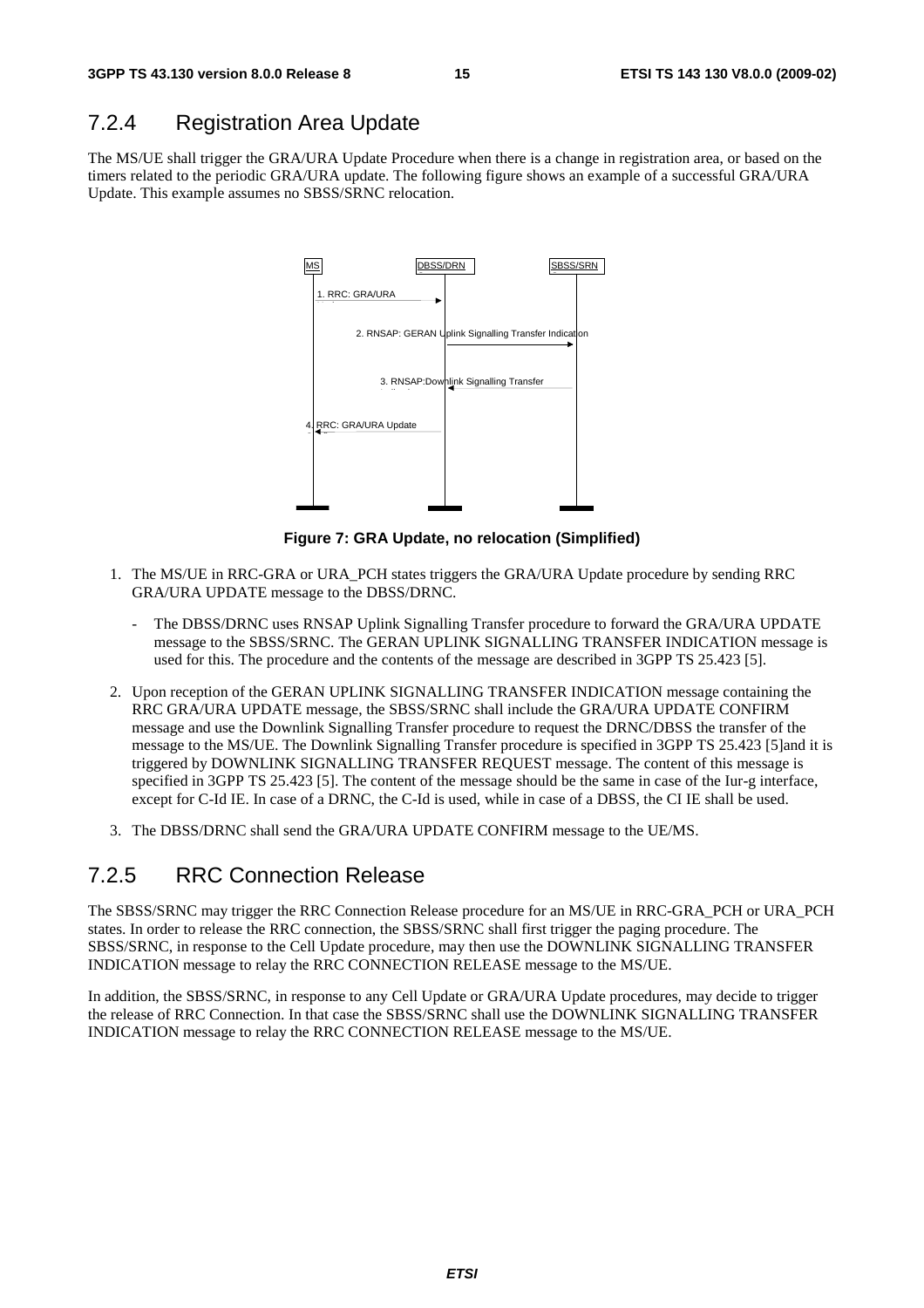#### 7.3 Void

### 7.4 Global procedures

#### 7.4.1 General

#### **Table 3: Global procedures list**

| <b>Elementary Procedure</b>           | <b>Initiating Message</b>               |
|---------------------------------------|-----------------------------------------|
| Error Indication                      | <b>ERROR INDICATION</b>                 |
| <b>Common Measurement Initiation</b>  | COMMON MEASUREMENT INITIATION REQUEST   |
| <b>Common Measurement Reporting</b>   | <b>COMMON MEASUREMENT REPORT</b>        |
| <b>Common Measurement Termination</b> | COMMON MEASUREMENT TERMINATION REQUEST  |
| <b>Common Measurement Failure</b>     | COMMON MEASUREMENT FAILURE INDICATION   |
| Information Exchange Initiation       | INFORMATION EXCHANGE INITIATION         |
| <b>Information Reporting</b>          | <b>INFORMATION REPORT</b>               |
| Information Exchange Termination      | <b>INFORMATION EXCHANGE TERMINATION</b> |
|                                       | <b>REQUEST</b>                          |
| Information Exchange Failure          | INFORMATION EXCHANGE FAILURE INDICATION |

#### 7.4.2 Error Indication

The Error Indication procedure is initiated by a node to report detected errors in a received message, provided they cannot be reported by an appropriate response message.

#### 7.4.3 Common Measurement Functions

The Common Measurement function in the Iur-g interface is used to support the Improved RRM across BSS and BSS/RNC. This functionality is supported by adopting the Iur procedures for Common Measurements:

- **Common Measurement Initiation**: This procedure is used by an RNC/BSS to request the initiation of measurements of common resources to another RNC/BSS. For measurements made in GERAN cells, only the following measurement types are applicable:
	- Load
	- RT load
	- NRT load information
- **Common Measurement Reporting**: This procedure is used by an RNC/BSS to report the result of measurements requested by another RNC using the Common Measurement Initiation.
- **Common Measurement Termination**: This procedure is used by an RNC/BSS to terminate a measurement previously requested by the Common Measurement Initiation procedure.
- **Common Measurement Failure**: This procedure is used by an RNC/BSS to notify another RNC/BSS that a measurement previously requested by the Common Measurement Initiation procedure can no longer be reported.

#### 7.4.4 Information Exchange Functions

This Information Exchange functions are used to initiate, maintain and terminate information exchange between two RNC/BSS nodes. This functionality is supported by adopting the Iur procedures for Information Exchange:

- **Information Exchange Initiation:** This procedure is used by a BSS/RNC to request the initiation of an information exchange with another BSS/RNC. The procedure is initiated with an INFORMATION EXCHANGE INITIATION REQUEST message sent from BSS1 to BSS2/RNC2 or by RNC1 to BSS2. Upon reception, the BSS2/RNC2 shall provide the requested information according to the parameters given in the request.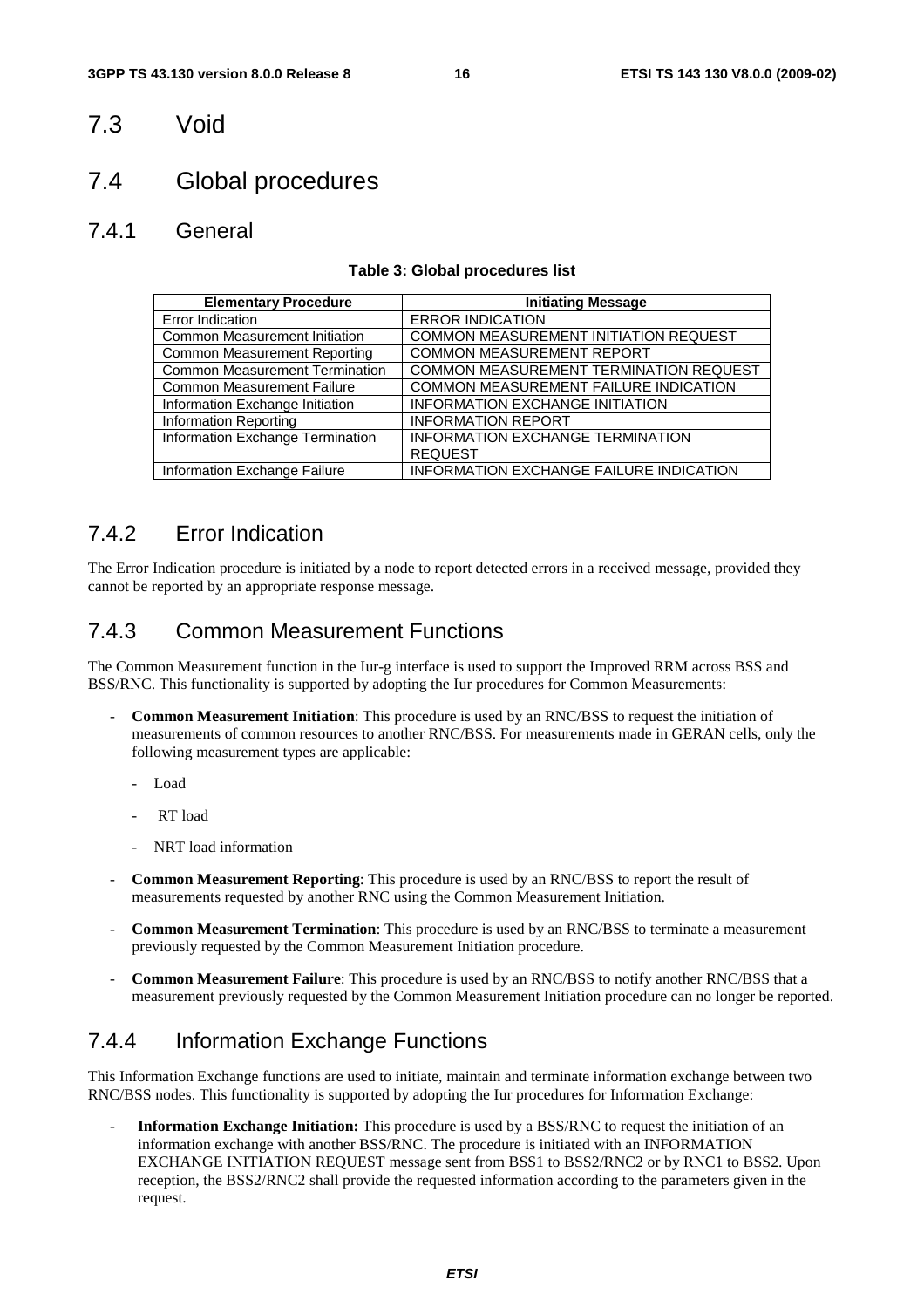- **Information Reporting:** This procedure is used by a BSS/RNC to report the result of information requested by another BSS/RNC using the Information Exchange Initiation.
- **Information Exchange Termination:** This procedure is used by a BSS/RNC to terminate the information exchange requested using the Information Exchange Initiation.
- **Information Exchange Failure:** This procedure is used by a BSS/RNC to notify another that the information exchange it previously requested using the Information Exchange Initiation can no longer be reported.

The information which can be requested on the Iur and Iur-g interfaces is shown in the table below marked with 'X'. For information which is not applicable on the Iur-g interface, the BSS shall regard the Information Exchange Initiation procedure as failed.

| <b>Information Type</b>    | <b>Interface</b> |       |  |
|----------------------------|------------------|-------|--|
|                            | lur              | lur-g |  |
| <b>IPDL Parameters</b>     |                  |       |  |
| <b>DGPS Corrections</b>    |                  |       |  |
| <b>GPS</b> Information     |                  |       |  |
| <b>Cell Capacity Class</b> |                  |       |  |

#### **Table 4: Allowed Information types on Iur and Iur-g interfaces**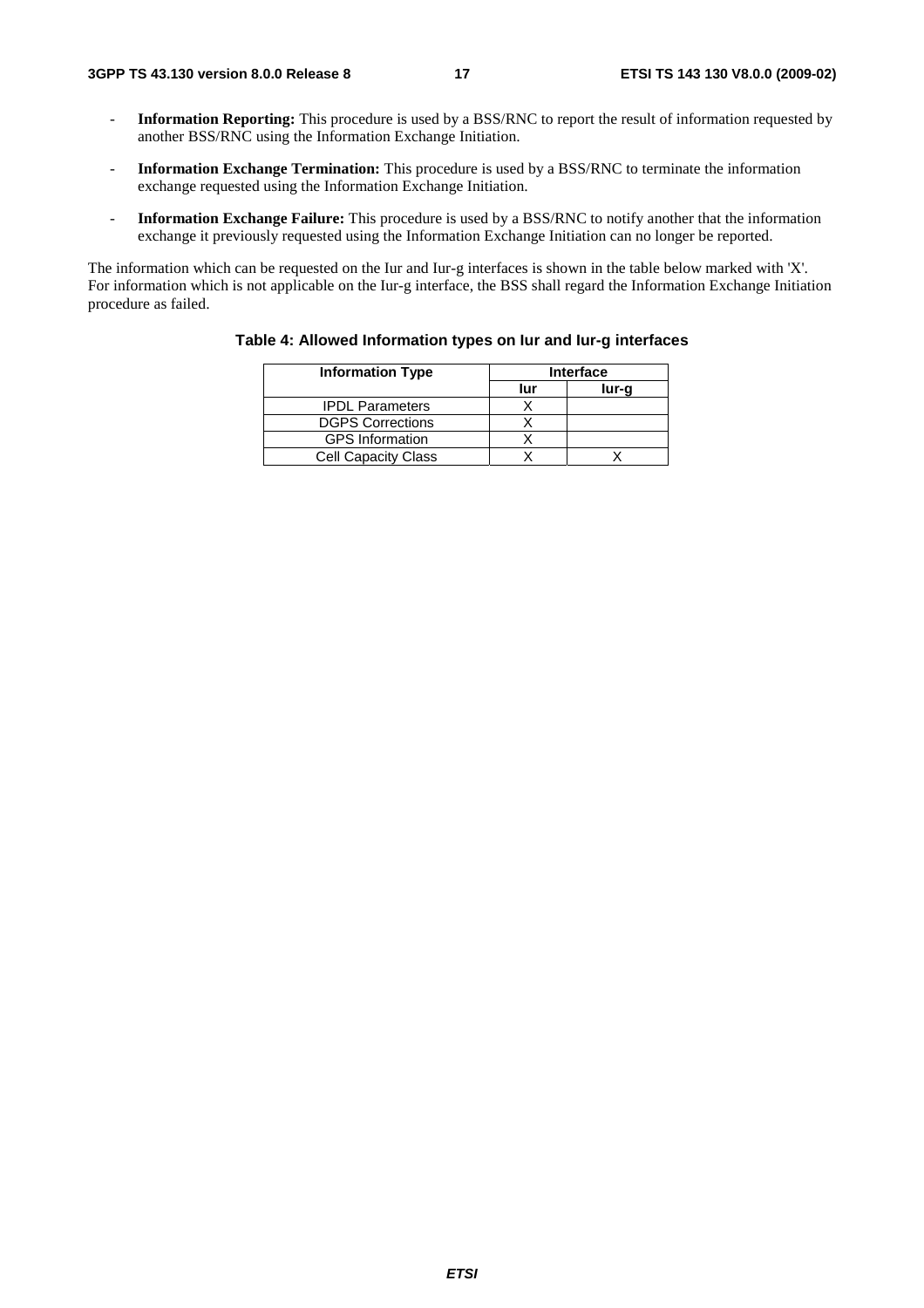## Annex A (Informative): Change history

| Date /<br>TSG# |  | <b>TSG Doc. CR Rev Subject/Comment</b>                            | <b>New</b> |
|----------------|--|-------------------------------------------------------------------|------------|
| GP-11          |  | Conversion to Technical Specification based upon TR 43.930 v5.1.0 | 5.0.0      |
|                |  |                                                                   |            |
| GP-23          |  | Version for Release 6                                             | 6.0.0      |
| GP-35          |  | Version for Release 7                                             | 7.0.0      |
| GP-40          |  | Version for Release 8                                             | 8.0.0      |